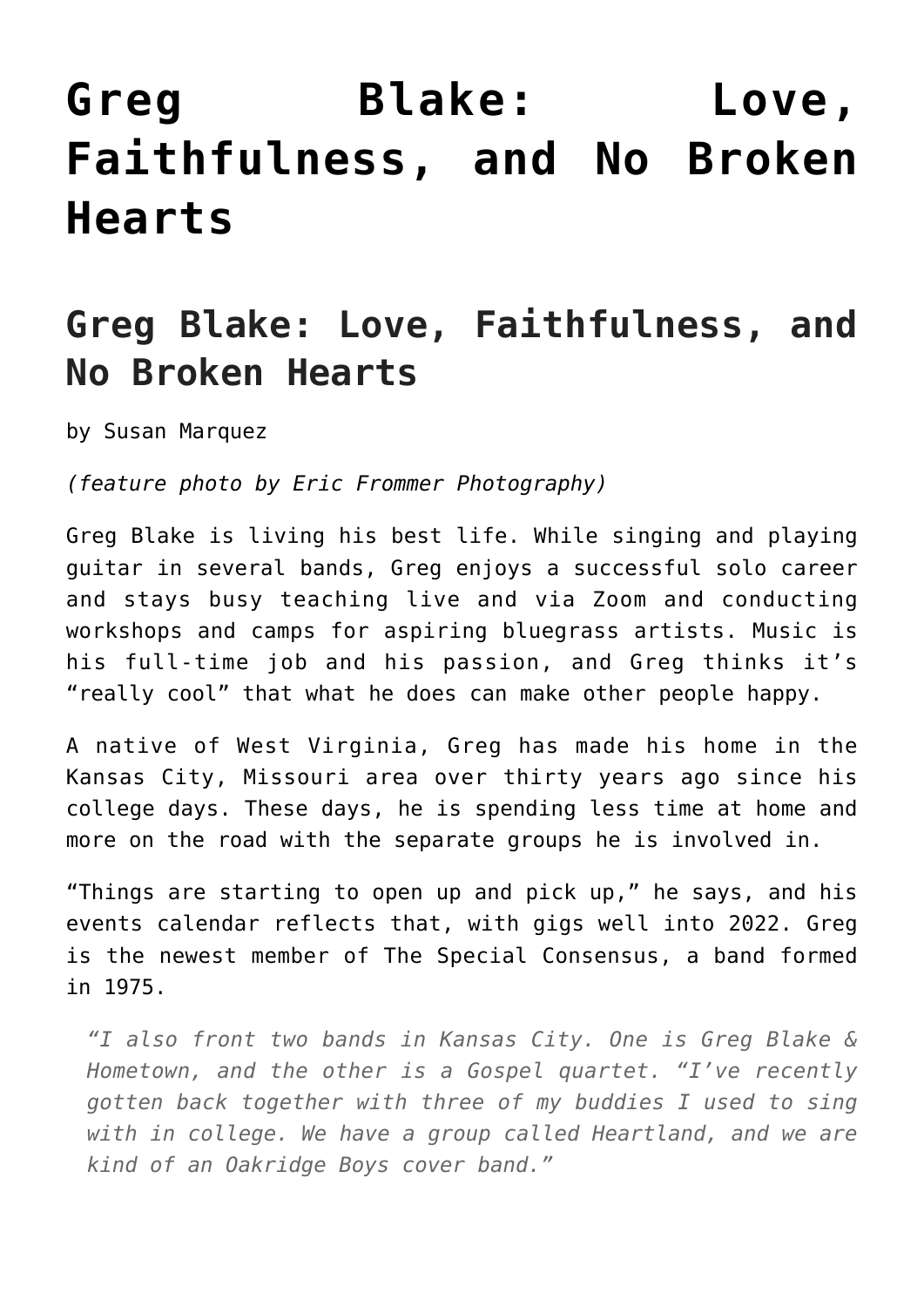Greg sang all the lead vocals on Jesse Brock's new CD, *Streamliner*."Jesse is a magnificent mandolin player – two-time mandolin player of the year at IBMA. Everyone on the project agreed to tour when our schedules  $-$  or the planets  $-$  align." And then there is Greg's solo career, which is taking off in a big way. He signed with Turnberry Records and released a new album, *People, Places, and Songs.* Featuring Greg's rich baritone voice, the album's title cut was released in February and hit the Bluegrass Unlimited chart in April. "It has been steadily climbing since that time," says Greg. "It's been an unbelievable experience for me." The song is currently number seven on the Top 30 chart.



As a high school student in West Virginia, Greg says he had two buddies who were "bluegrassers." Their families subscribed to *Bluegrass Unlimited*, and Greg loved seeing them on the coffee table.

*"I always picked up the latest issue in their homes and read the record reviews first. I loved to see what new records were out. The next thing I looked at was the charts. I have to admit, to see my song on that chart was a pretty cool moment for me," he says, adding that the song is getting good*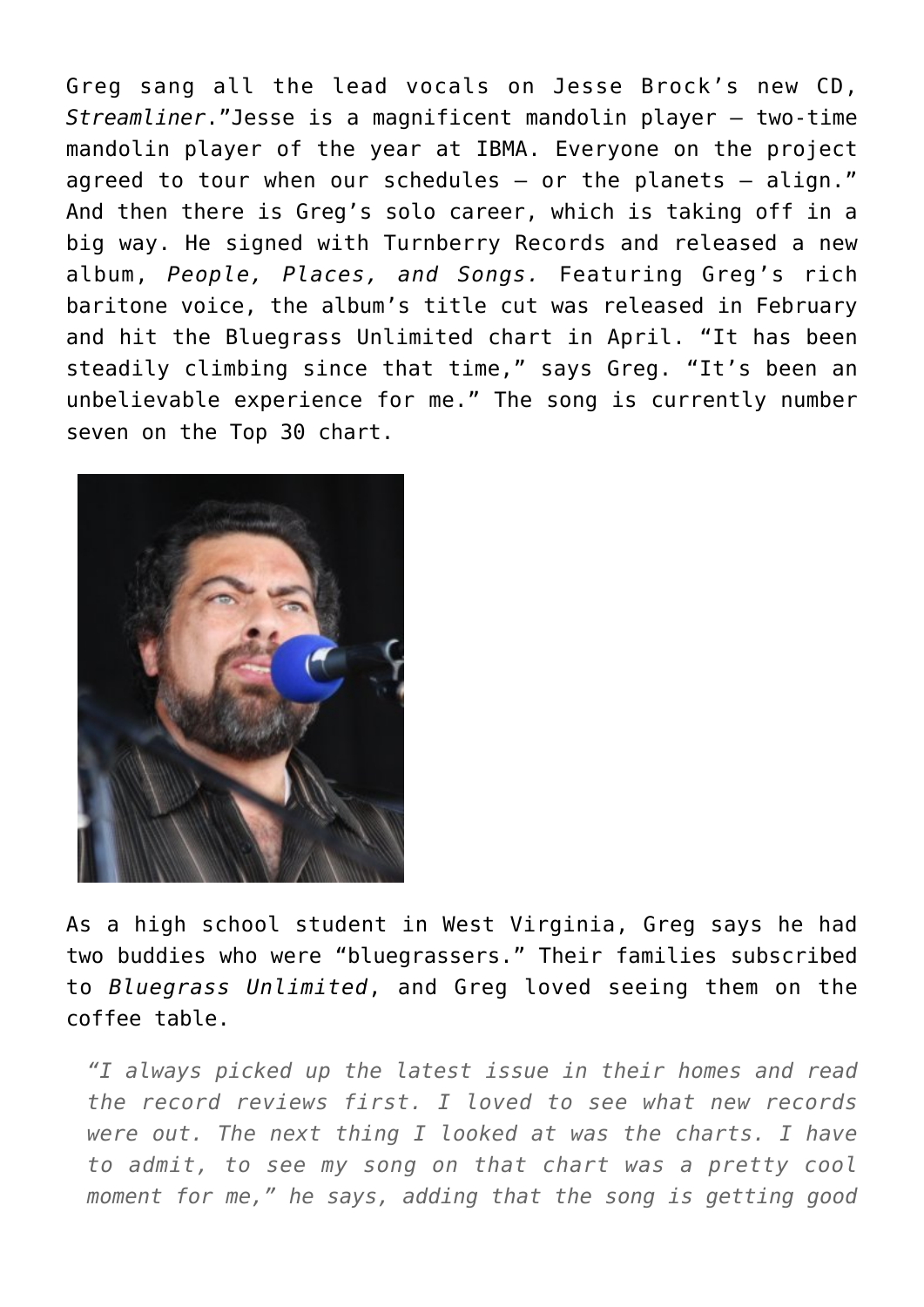*play on XM radio and other outlets.*



A second single from the *People, Places, and Songs* LP will soon be released. Written by Wyoming songwriter David Stewart, *I'll Be Loving You* is a cheerful love song. "There are no broken hearts in this song," promises Greg. "It's a song about a pledge of love and faithfulness." It's got great lyrics, and it's good and grassy." Stewart is also a new Turnberry artist. "David is a great writer, and he has been around the music business for a long time. He has had several successful songs. I'm proud that he gave me this song to record." Greg loves a song with great lyrics. "For me, it's all about the song. In the past ten to twenty years, there have been a lot of virtuosic musicians like Béla Fleck, Tony Rice, Chris Thile, and Jerry Douglas. But good lyrics are just as important."

## https://youtu.be/ccH2ppcAwlk

Coaching the various roles in a bluegrass band is something Greg includes in his workshops. "In addition to teaching guitar lessons live or via Zoom, I also teach bluegrass